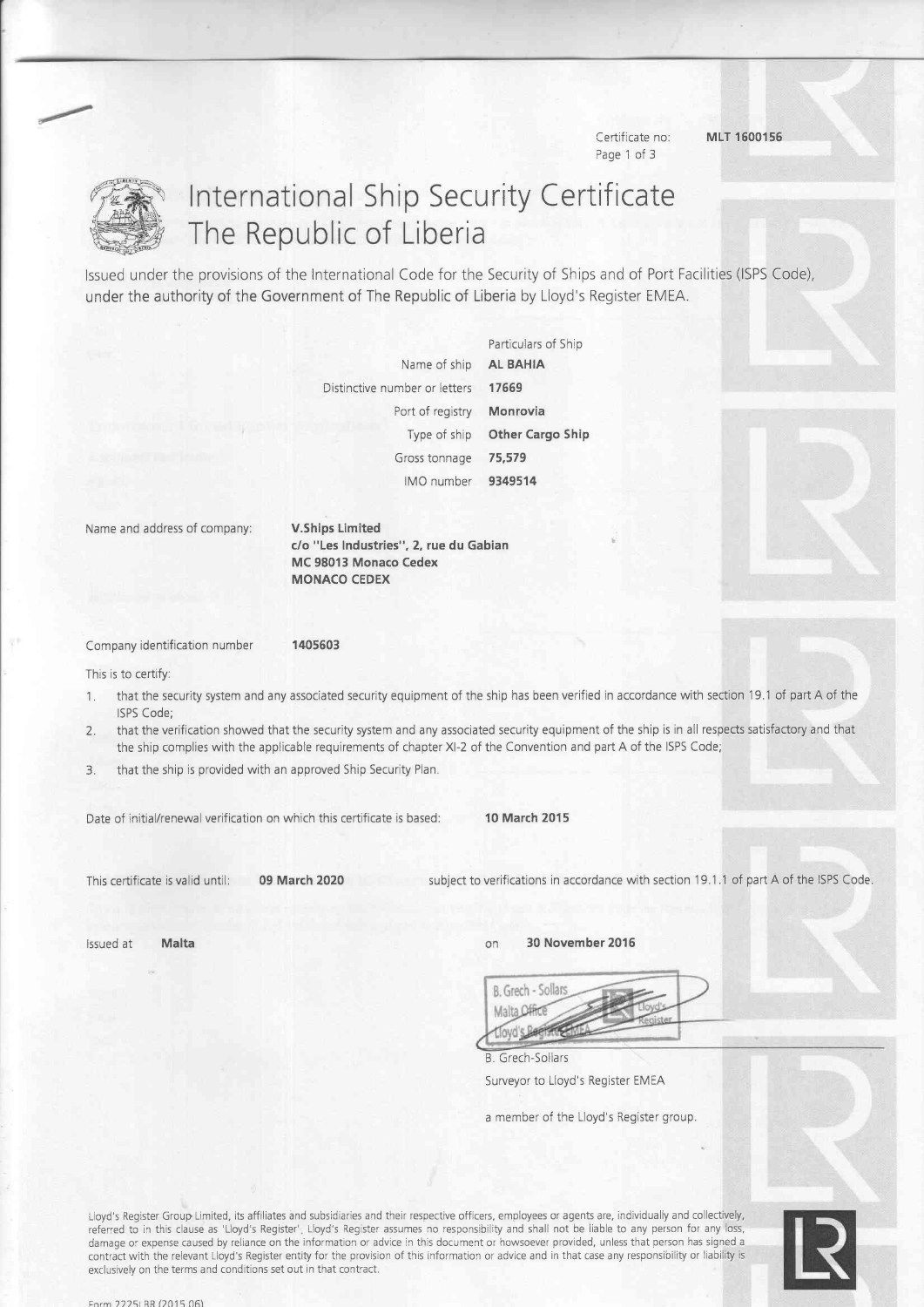Certificate no: Page 2 of 3

MLT 1600156

#### Endorsement for intermediate verification

This is to certify that at an intermediate verification required by section 19.1.1 of part A of the ISPS Code the ship was found to comply with the relevant provisions of chapter Xl-2 of the Convention and part A of the lSPS Code

#### lntermediate veriflcation

Signed:

Place:

Date:

#### Endorsement for additional verifications\*

**Additional verification** Signed: Place:

Date:

#### Additional verification

Signed:

Place: Date:

#### Additional verification

5igned:

Place:

Date:

#### Additional verification in accordance with section A/19.3.7.2 of the ISPS Code

This is to certify that at an additional verification required by section 19.3.7.2 of part A of the ISPS Code the ship was found to comply with the relevant provisions of chapter XI-2 of the Convention and part A of the ISPS Code.

Signed: Place: Date:

\* This part of the certificate shall be adapted by the Administration to indicate whether it has established additional verifications as provided for in section 19.1.1.4.